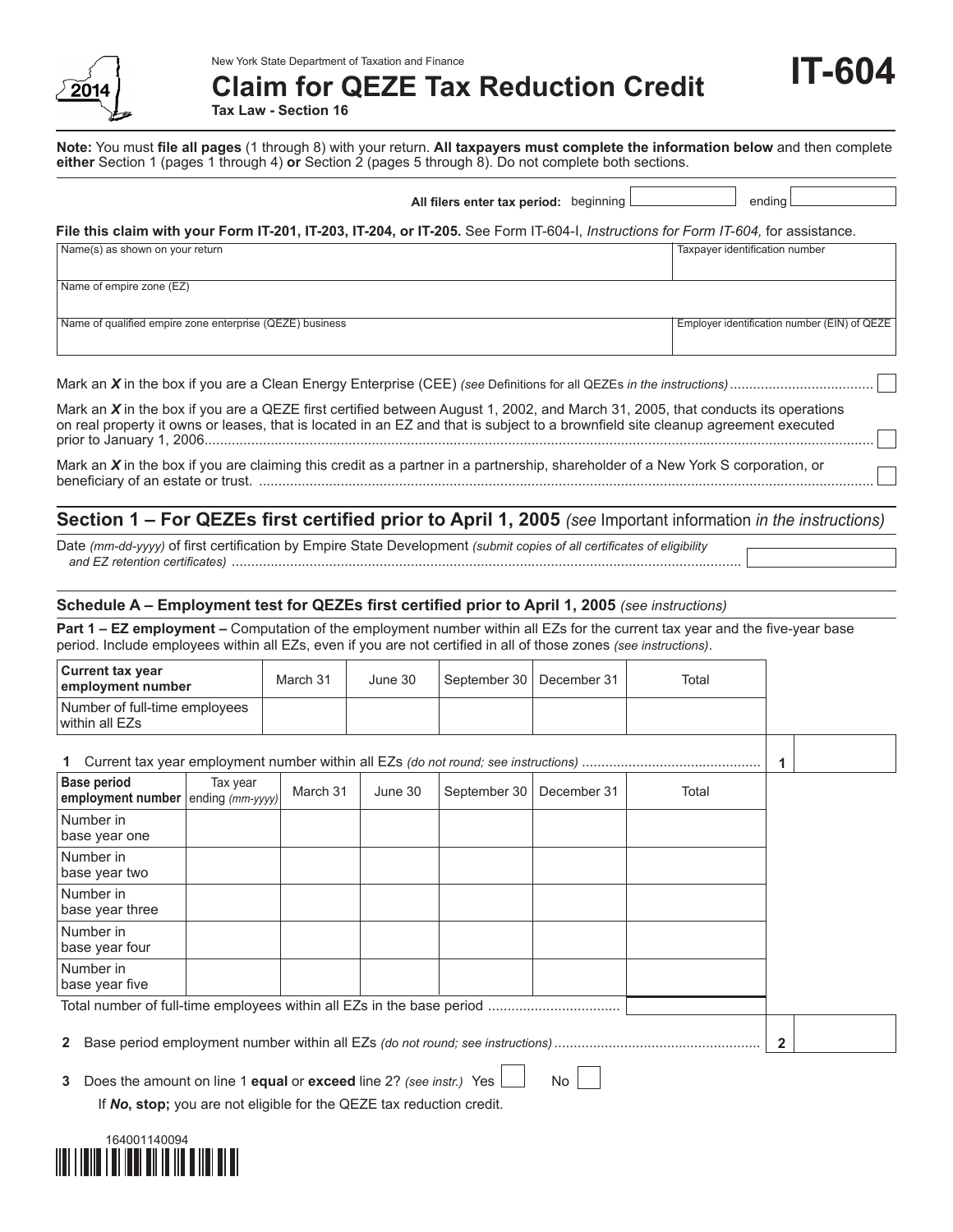### **Page 2** of 8 **IT-604** (2014)

**Part 2 – New York State employment outside all EZs –** Computation of the employment number inside New York State and outside all EZs (whether or not you are certified in all of those EZs) for the current tax year and the five-year base period *(see instructions)*.

| <b>Current tax year</b><br>employment number                    |        |          | March 31 | June 30                                                                                 | September 30                                                                            | December 31 | Total                                                                                                |   |
|-----------------------------------------------------------------|--------|----------|----------|-----------------------------------------------------------------------------------------|-----------------------------------------------------------------------------------------|-------------|------------------------------------------------------------------------------------------------------|---|
| Number of full-time employees<br>inside NYS and outside all EZs |        |          |          |                                                                                         |                                                                                         |             |                                                                                                      |   |
|                                                                 |        |          |          |                                                                                         |                                                                                         |             |                                                                                                      | 4 |
| <b>Base period</b><br>employment number ending $(mm-yyyy)$      |        | Tax year | March 31 | June 30                                                                                 | September 30                                                                            | December 31 | Total                                                                                                |   |
| Number in<br>base year one                                      |        |          |          |                                                                                         |                                                                                         |             |                                                                                                      |   |
| Number in<br>base year two                                      |        |          |          |                                                                                         |                                                                                         |             |                                                                                                      |   |
| Number in<br>base year three                                    |        |          |          |                                                                                         |                                                                                         |             |                                                                                                      |   |
| Number in<br>base year four                                     |        |          |          |                                                                                         |                                                                                         |             |                                                                                                      |   |
| Number in<br>base year five                                     |        |          |          |                                                                                         |                                                                                         |             |                                                                                                      |   |
|                                                                 |        |          |          |                                                                                         | Total number of full-time employees inside NYS and outside EZs in the base period       |             |                                                                                                      |   |
| 5.                                                              |        |          |          |                                                                                         |                                                                                         |             |                                                                                                      | 5 |
| 6.                                                              |        |          |          | If No, stop; you are not eligible for the QEZE tax reduction credit.                    | Does the amount on line 4 equal or exceed the amount on line 5? (see instructions)  Yes |             | No                                                                                                   |   |
|                                                                 |        |          |          |                                                                                         |                                                                                         |             | Schedule B - Computation of test year employment number within the EZs in which you are certified    |   |
| Test year (mm-yyyy)                                             | . to . |          | March 31 | June 30                                                                                 | September 30                                                                            | December 31 | Total                                                                                                |   |
| Number of full-time employees<br>within the EZs                 |        |          |          |                                                                                         |                                                                                         |             |                                                                                                      |   |
| 7<br>7                                                          |        |          |          |                                                                                         |                                                                                         |             |                                                                                                      |   |
|                                                                 |        |          |          | Schedule C - Employment increase factor (see instructions)                              |                                                                                         |             |                                                                                                      |   |
|                                                                 |        |          |          |                                                                                         |                                                                                         |             |                                                                                                      |   |
| 8                                                               |        |          |          |                                                                                         |                                                                                         |             | Current tax year employment number within the EZs in which you are certified (see instructions)<br>8 |   |
| 9                                                               |        |          |          |                                                                                         |                                                                                         |             | Test year employment number within the EZs in which you are certified (from line 7)<br>9             |   |
| 10                                                              |        |          |          |                                                                                         |                                                                                         |             | 10                                                                                                   |   |
|                                                                 |        |          |          | 11 Divide line 10 by line 9 (round the result to the fourth decimal place; if line 9 is |                                                                                         | 11          |                                                                                                      |   |
| 12                                                              |        |          |          |                                                                                         | Divide line 10 by 100 (round the result to the fourth decimal place)                    | 12          |                                                                                                      |   |
|                                                                 |        |          |          |                                                                                         |                                                                                         |             | 13                                                                                                   |   |
|                                                                 |        |          |          |                                                                                         |                                                                                         |             |                                                                                                      |   |

 **Partnerships –** Enter the line 13 amount on Form IT-204, line 133.  **All others –** Enter the line 13 amount on line 26.

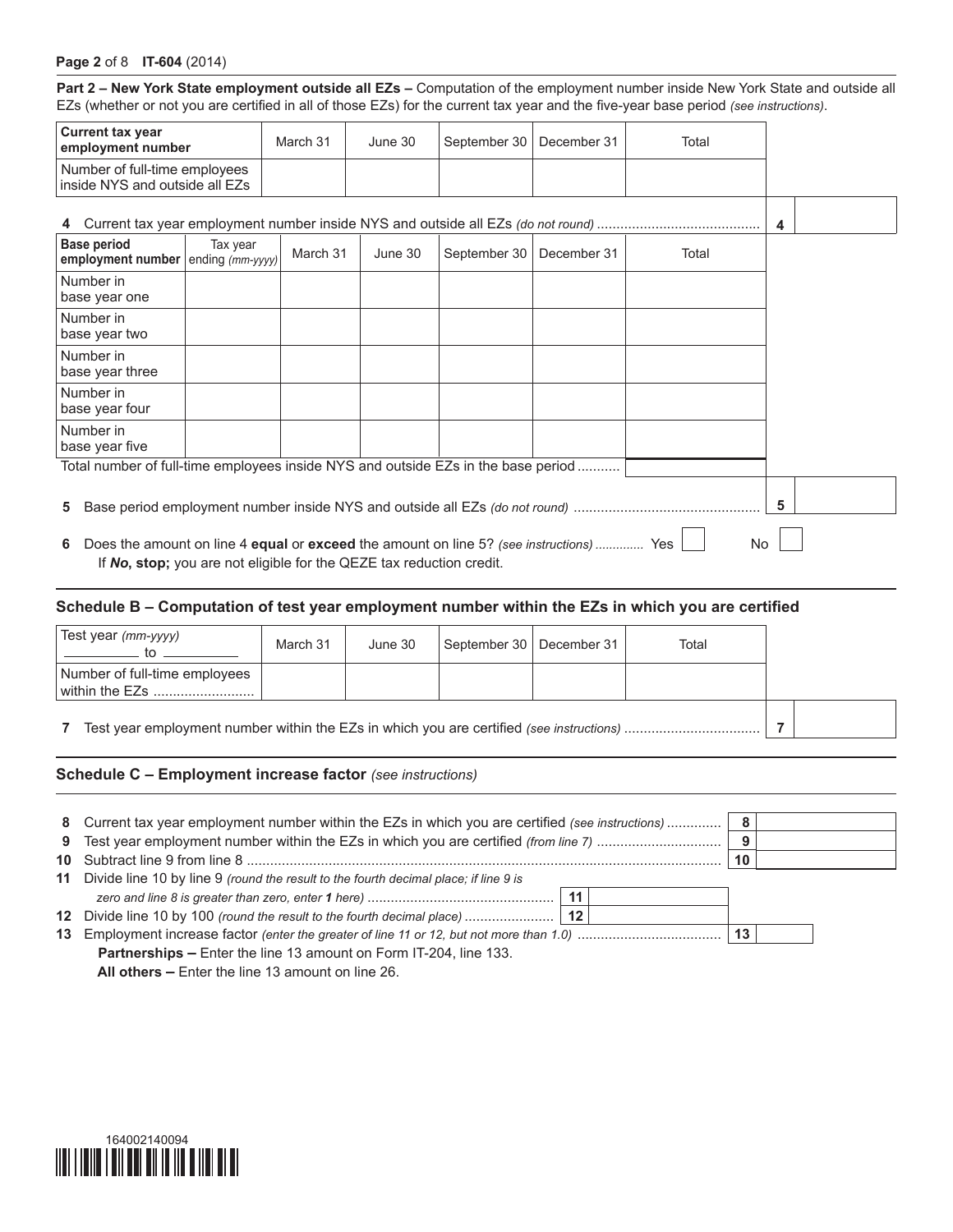#### **IT-604** (2014) **Page 3** of 8

|    | <b>Schedule D - Zone allocation factor</b> (see instructions)<br>$A - EZ$                                                                                                                                                                                                                                                            |          | <b>B</b> - New York State |
|----|--------------------------------------------------------------------------------------------------------------------------------------------------------------------------------------------------------------------------------------------------------------------------------------------------------------------------------------|----------|---------------------------|
|    | .00                                                                                                                                                                                                                                                                                                                                  | 14       | .00                       |
|    | 15 EZ property factor (divide line 14, column A, by line 14, column B; round the result to the fourth decimal place)                                                                                                                                                                                                                 | 15       |                           |
| 16 | Wages and other compensation of employees (see instr.)   16<br>.00                                                                                                                                                                                                                                                                   | 16       | .00                       |
| 18 | 17 EZ payroll factor (divide line 16, column A, by line 16, column B; round the result to the fourth decimal place)                                                                                                                                                                                                                  | 17<br>18 |                           |
|    | 19 Zone allocation factor (divide line 18 by two; round the result to the fourth decimal place)<br>Partnerships - Enter the line 19 amount on Form IT-204, line 134 and enter the benefit<br>period factor from the Benefit period factor table below on Form IT-204, line 135.<br>All others - Enter the line 19 amount on line 27. | 19       |                           |
|    | Schedule E - Tax factor                                                                                                                                                                                                                                                                                                              |          |                           |
|    | 20 Enter your tax from Form IT-201, line 39; Form IT-203, line 38; Form IT-205, line 6 (full-year resident                                                                                                                                                                                                                           |          |                           |
|    | estate or trust); or Form IT-205-A, line 11 (nonresident estate or trust or part-year resident trust)                                                                                                                                                                                                                                | 20       | .00.                      |
|    | 21 Enter the amount of your income from the QEZE allocated within NYS (see instructions)                                                                                                                                                                                                                                             | 21<br>22 | .00<br>.00                |
|    | 23 Divide line 21 by line 22 (the result cannot exceed one; round the result to the fourth decimal place)                                                                                                                                                                                                                            | 23       |                           |
|    |                                                                                                                                                                                                                                                                                                                                      | 24       | .00 <sub>1</sub>          |
|    | <b>Schedule F - QEZE tax reduction credit</b> (see instructions)                                                                                                                                                                                                                                                                     |          |                           |
|    | 25 Tax year of the business benefit period<br>; benefit period factor (from table below)  25                                                                                                                                                                                                                                         |          |                           |
|    |                                                                                                                                                                                                                                                                                                                                      | 26       |                           |
|    |                                                                                                                                                                                                                                                                                                                                      | 27       |                           |
|    |                                                                                                                                                                                                                                                                                                                                      | 28       | $.00 \times$              |
|    | 29 QEZE tax reduction credit available for use (multiply line 25 x line 26 x line 27 x line 28)                                                                                                                                                                                                                                      | 29       | .00                       |
|    |                                                                                                                                                                                                                                                                                                                                      | 30       | .00                       |
|    |                                                                                                                                                                                                                                                                                                                                      | 31       | .00                       |

| Benefit period factor table*   |                       |  |  |  |  |  |  |
|--------------------------------|-----------------------|--|--|--|--|--|--|
| Tax year of the benefit period | Benefit period factor |  |  |  |  |  |  |
| 1 - 10                         | 1.0                   |  |  |  |  |  |  |
| 11                             | .8                    |  |  |  |  |  |  |
| 12                             | .6                    |  |  |  |  |  |  |
| 13                             | .4                    |  |  |  |  |  |  |
| 14                             | .2                    |  |  |  |  |  |  |
| 15                             |                       |  |  |  |  |  |  |

**Sole proprietors and fiduciaries –** Find the tax year of your benefit period. Enter the benefit period factor for that tax year on line 25.

**All others –** See instructions.

 Net tax due *(subtract line 31 from line 30)* ........................................................................................ **32 .**00 QEZE tax reduction credit used for the current tax year *(see instructions)* .................................... **33 .**00

> \* For taxpayers first certified prior to April 1, 2005, the QEZE tax reduction credit is generally available for up to 14 years for taxpayers that continue to qualify.

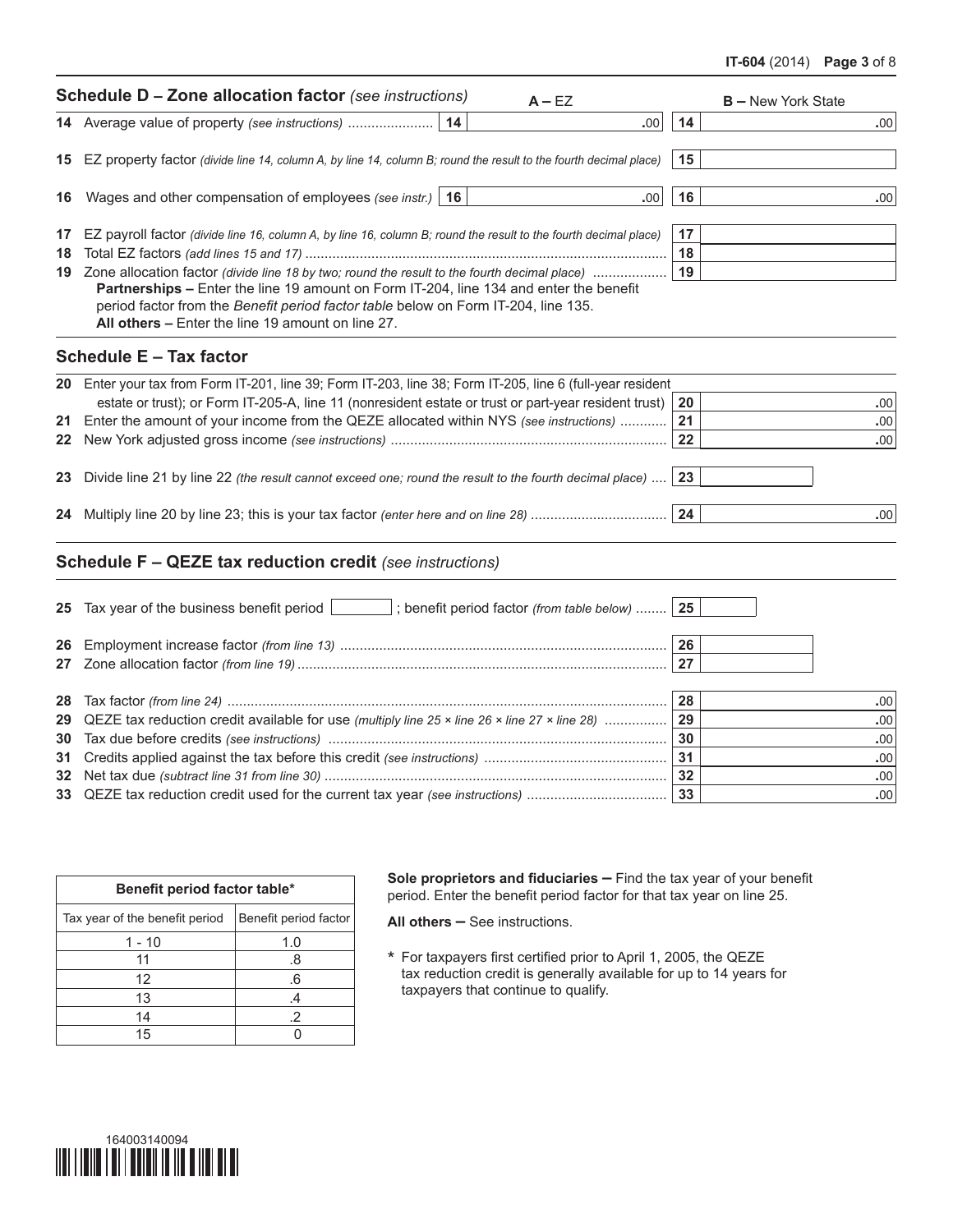### **Schedule G – Beneficiary's and fiduciary's share of QEZE income** *(see instructions)*

| A<br>Beneficiary's name<br>(same as on Form IT-205, Schedule C) | в<br>Identifying number | C<br>Share of QEZE<br>income |
|-----------------------------------------------------------------|-------------------------|------------------------------|
| <b>Total</b>                                                    |                         | .00                          |
|                                                                 |                         | .00                          |
| Fiduciary                                                       |                         | .00<br>.00                   |

### **Schedule H – Related entities**

List the names and EINs of any business entities related to the QEZE. Use additional sheets if necessary. Use the definition of *related persons* in the instructions to determine if an entity is related.

| Name | EIN |
|------|-----|
|      |     |
|      |     |
|      |     |
|      |     |
|      |     |
|      |     |

### **Schedule I – Valid business purpose for QEZEs first certified prior to August 1, 2002** *(see instructions)*

If you are claiming that the QEZE was formed for a valid business purpose, mark an *X* in the box and submit a notarized statement describing in detail how your QEZE meets the valid business purpose test .....................................................

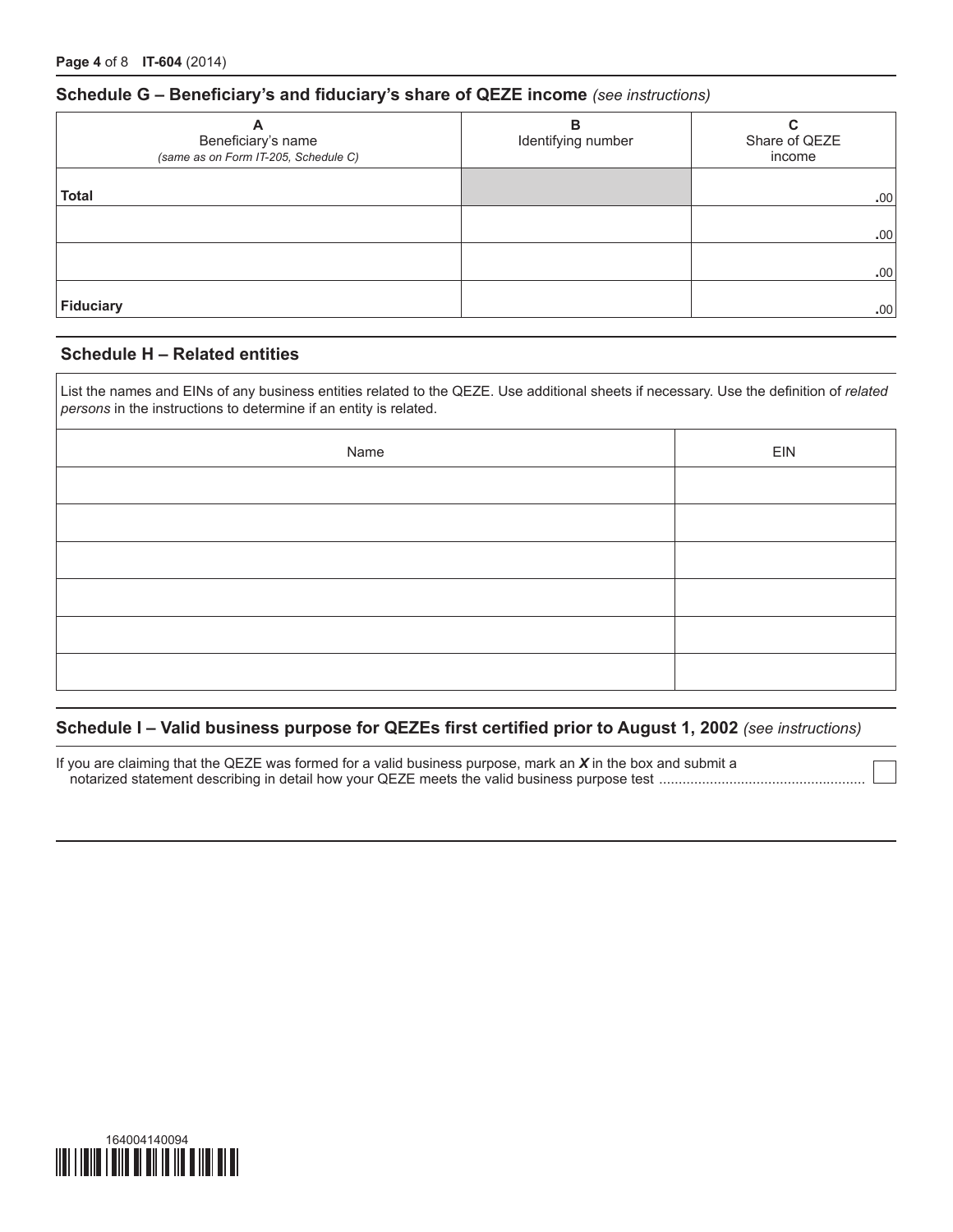# **Claim for QEZE Tax Reduction Credit**

# **Section 2 – For QEZEs first certified on or after April 1, 2005** *(see* Important information *in the instructions)*

|                                                                                                                                                     | All filers enter tax period: | beainnina l | endina l |
|-----------------------------------------------------------------------------------------------------------------------------------------------------|------------------------------|-------------|----------|
| Note: You must file all pages (1 through 8) with your return. All taxpayers must complete the information above Section 1 on                        |                              |             |          |
| <b>page 1</b> and then complete <b>either</b> Section 1 (pages 1 through 4) <b>or</b> Section 2 (pages 5 through 8). Do not complete both sections. |                              |             |          |

| Name(s) as shown on your return                          | Taxpayer identification number               |
|----------------------------------------------------------|----------------------------------------------|
| Name of empire zone (EZ)                                 |                                              |
| Name of qualified empire zone enterprise (QEZE) business | Employer identification number (EIN) of QEZE |

Date *(mm-dd-yyyy)* of first certification by Empire State Development *(submit copies of all certificates of eligibility and EZ retention certificates)* ...................................................................................................................................

### **Schedule J – Employment test for QEZEs first certified on or after April 1, 2005** *(see instructions)*

**Part 1 – EZ employment –** Computation of the employment number within all EZs for the current tax year and the four-year base period. Include employees within all EZs, even if you are not certified in all of those zones *(see instructions)*.

| <b>Current tax year</b><br>employment number             |          | March 31 | June 30 | September 30 | December 31 | Total |    |  |
|----------------------------------------------------------|----------|----------|---------|--------------|-------------|-------|----|--|
| Number of full-time employees<br>within all EZs          |          |          |         |              |             |       |    |  |
| 34                                                       |          |          |         |              |             |       |    |  |
| <b>Base period</b><br>employment number ending (mm-yyyy) | Tax year | March 31 | June 30 | September 30 | December 31 | Total |    |  |
| Number in<br>base year one                               |          |          |         |              |             |       |    |  |
| Number in<br>base year two                               |          |          |         |              |             |       |    |  |
| Number in<br>base year three                             |          |          |         |              |             |       |    |  |
| Number in<br>base year four                              |          |          |         |              |             |       |    |  |
|                                                          |          |          |         |              |             |       |    |  |
| 35                                                       |          |          |         |              |             |       | 35 |  |
| No.<br>Yes<br>36                                         |          |          |         |              |             |       |    |  |

If *No***, stop;** you are not eligible for the QEZE tax reduction credit.

*(continued)*

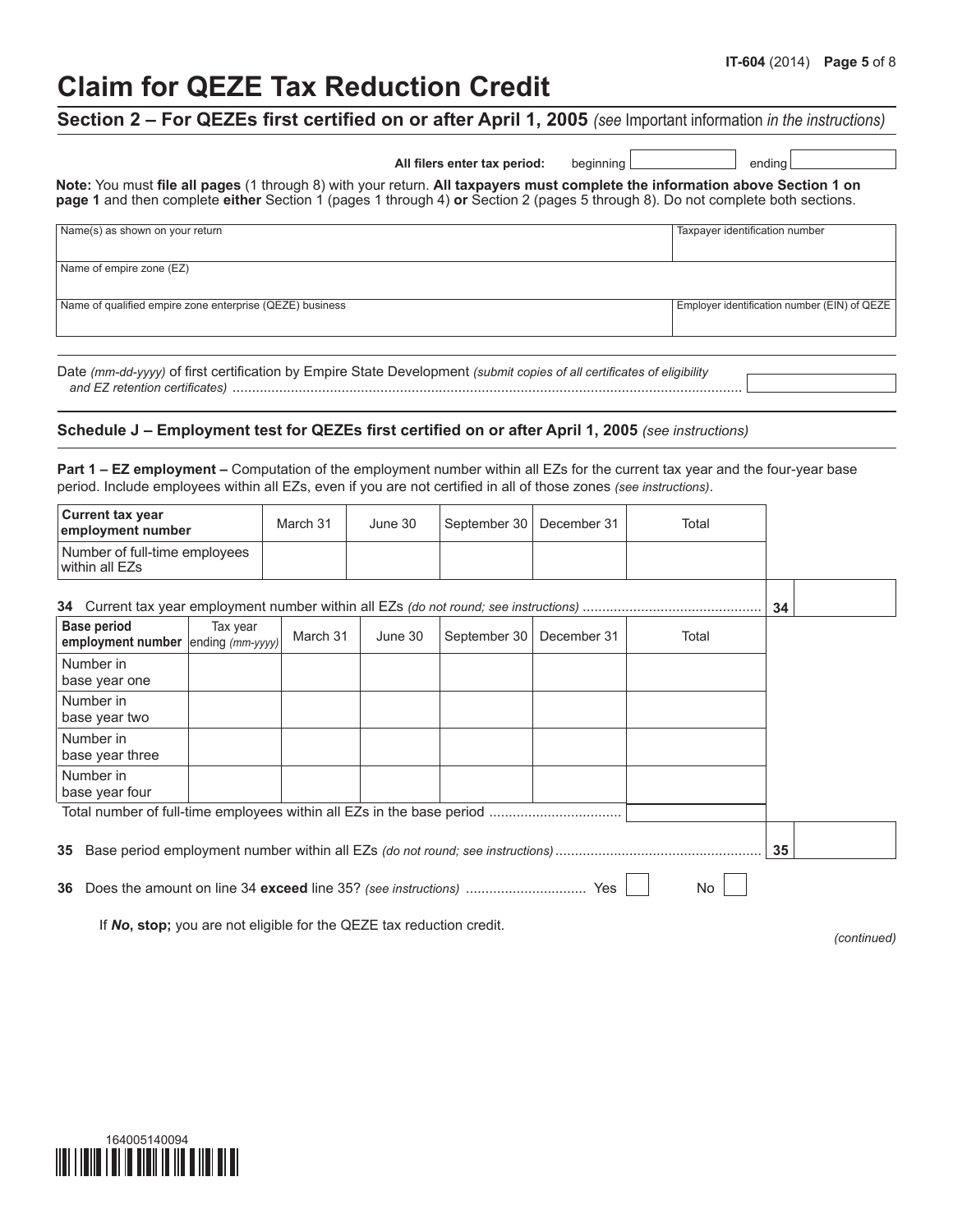**Part 2 – New York State employment –** Computation of the employment number in New York State for the current tax year and the four-year base period *(see instructions).*

| <b>Current tax year</b><br>employment number                                                    |                              | March 31 | June 30 | September 30 | December 31 | Total |  |  |
|-------------------------------------------------------------------------------------------------|------------------------------|----------|---------|--------------|-------------|-------|--|--|
| Number of full-time employees<br>inside New York State                                          |                              |          |         |              |             |       |  |  |
| 37                                                                                              |                              |          |         |              |             | 37    |  |  |
| <b>Base period</b><br>employment number                                                         | Tax year<br>ending (mm-yyyy) | March 31 | June 30 | September 30 | December 31 | Total |  |  |
| Number in                                                                                       |                              |          |         |              |             |       |  |  |
| base year one                                                                                   |                              |          |         |              |             |       |  |  |
| Number in                                                                                       |                              |          |         |              |             |       |  |  |
| base year two                                                                                   |                              |          |         |              |             |       |  |  |
| Number in                                                                                       |                              |          |         |              |             |       |  |  |
| base year three                                                                                 |                              |          |         |              |             |       |  |  |
| Number in                                                                                       |                              |          |         |              |             |       |  |  |
| base year four                                                                                  |                              |          |         |              |             |       |  |  |
| Total number of full-time employees in New York State for the base period                       |                              |          |         |              |             |       |  |  |
| 38<br>38                                                                                        |                              |          |         |              |             |       |  |  |
| Does the amount on line 37 exceed the amount on line 38? (see instructions)<br>No.<br>Yes<br>39 |                              |          |         |              |             |       |  |  |

If *No***, stop;** you are not eligible for the QEZE tax reduction credit.

### **Schedule K – Computation of test year employment number within the EZs in which you are certified**

| Test year (mm-yyyy)<br>to.                      | March 31 | June 30 | September 30   December 31 | Total |  |  |
|-------------------------------------------------|----------|---------|----------------------------|-------|--|--|
| Number of full-time employees<br>within the EZs |          |         |                            |       |  |  |
|                                                 | 40       |         |                            |       |  |  |

### **Schedule L – Employment increase factor** *(see instructions)*

| 41 Current year employment number within the EZs in which you are certified (see instructions) |    |  | 41 |  |  |
|------------------------------------------------------------------------------------------------|----|--|----|--|--|
|                                                                                                |    |  | 42 |  |  |
|                                                                                                |    |  | 43 |  |  |
| 44 Divide line 43 by line 42 (round the result to the fourth decimal place;                    |    |  |    |  |  |
| if line 42 is zero and line 41 is greater than zero, enter 1 here)                             | 44 |  |    |  |  |
|                                                                                                |    |  |    |  |  |
|                                                                                                |    |  | 46 |  |  |
| <b>Partnerships:</b> Enter the line 46 amount on Form IT-204, line 133.                        |    |  |    |  |  |
| All others: Enter the line 46 amount on line 59.                                               |    |  |    |  |  |

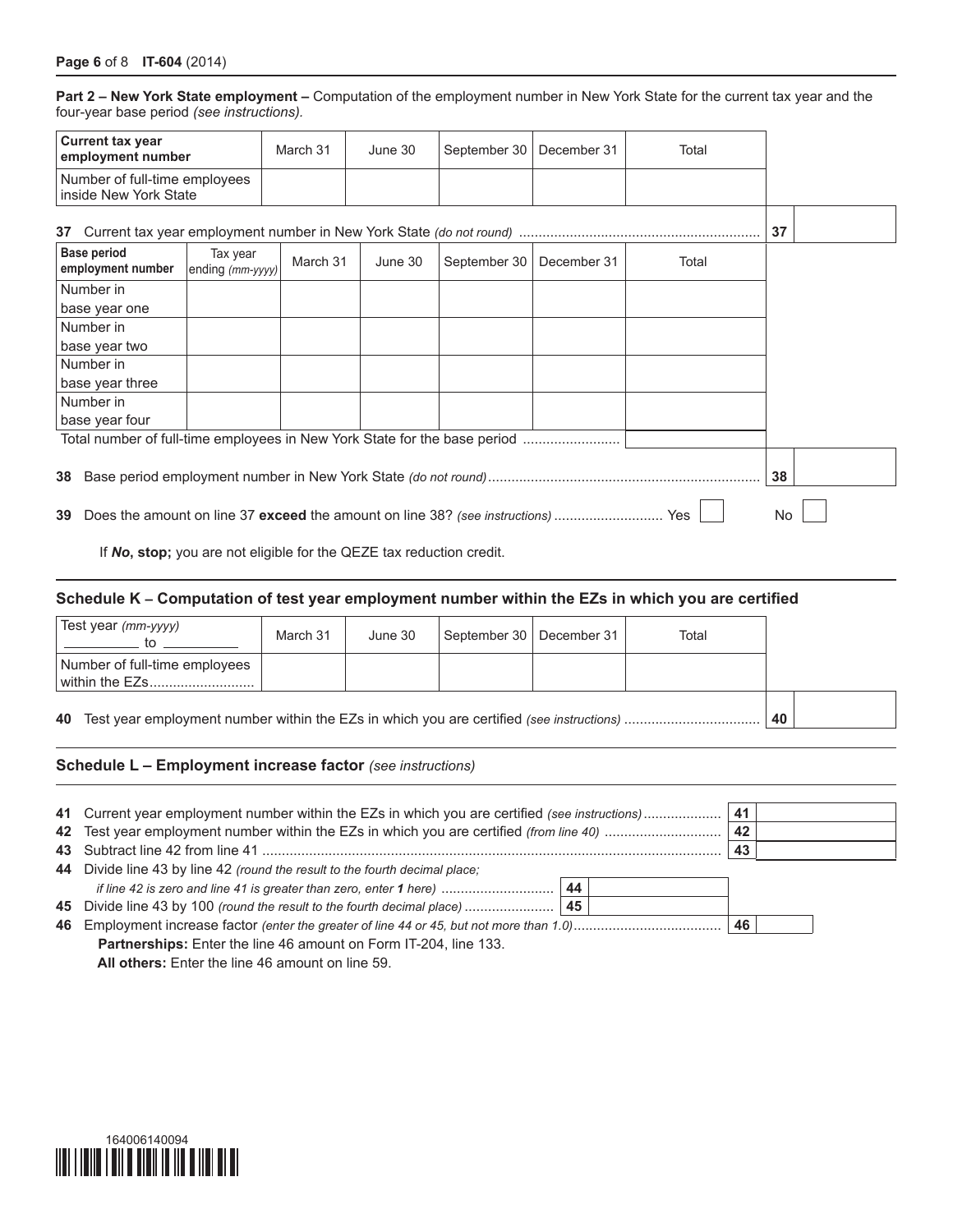### **IT-604** (2014) **Page 7** of 8

|    | <b>Schedule M - Zone allocation factor</b> (see instructions)<br>$A - EZ$                                                                                                                                                                                                                                                                                                     | <b>B</b> – New York State |
|----|-------------------------------------------------------------------------------------------------------------------------------------------------------------------------------------------------------------------------------------------------------------------------------------------------------------------------------------------------------------------------------|---------------------------|
|    | 47<br>47 Average value of property (see instructions)<br>.00                                                                                                                                                                                                                                                                                                                  | 47<br>.00                 |
| 48 | EZ property factor (divide line 47, column A, by line 47, column B; round the result to the fourth decimal place)                                                                                                                                                                                                                                                             | 48                        |
|    | 49 Wages and other compensation of employees (see instr.)   49<br>.00.                                                                                                                                                                                                                                                                                                        | 49<br>.00                 |
| 51 | 50 EZ payroll factor (divide line 49, column A, by line 49, column B; round the result to the fourth decimal place)<br>52 Zone allocation factor (divide line 51 by two; round the result to the fourth decimal place)<br>Partnerships: Enter the line 52 amount on Form IT-204, line 134 and enter the benefit<br>period factor on Form IT-204, line 135 (see instructions). | 50<br>51<br>52            |
|    | All others: Enter the line 52 amount on line 60.<br><b>Schedule N - Tax factor</b>                                                                                                                                                                                                                                                                                            |                           |
|    |                                                                                                                                                                                                                                                                                                                                                                               |                           |
|    | 53 Enter your tax from Form IT-201, line 39; Form IT-203, line 38; Form IT-205, line 6 (full-year resident                                                                                                                                                                                                                                                                    |                           |
|    | estate or trust); or Form IT-205-A, line 11 (nonresident estate or trust or part-year resident trust)<br>54 Enter the amount of your income from the QEZE allocated within NYS (see instructions)                                                                                                                                                                             | 53<br>.00<br>54<br>.00    |
| 55 |                                                                                                                                                                                                                                                                                                                                                                               | 55<br>.00                 |
| 56 | Divide line 54 by line 55 (the result cannot exceed one; round the result to the fourth decimal place)                                                                                                                                                                                                                                                                        | 56                        |
| 57 | Multiply line 53 by line 56; this is your tax factor (enter here and on line 61)                                                                                                                                                                                                                                                                                              | 57<br>.00                 |
|    | <b>Schedule O - QEZE tax reduction credit</b> (see instructions)                                                                                                                                                                                                                                                                                                              |                           |
|    |                                                                                                                                                                                                                                                                                                                                                                               |                           |
| 59 |                                                                                                                                                                                                                                                                                                                                                                               | 59                        |
|    |                                                                                                                                                                                                                                                                                                                                                                               | 60                        |
|    |                                                                                                                                                                                                                                                                                                                                                                               | 61<br>.00.                |
|    |                                                                                                                                                                                                                                                                                                                                                                               | 62<br>.00                 |
|    |                                                                                                                                                                                                                                                                                                                                                                               | 63<br>.00.                |

## Tax due before credits *(see instructions)* ....................................................................................... **63 .**00 Credits applied against the tax before this credit *(see instructions)* ............................................... **64 .**00 Net tax due *(subtract line 64 from line 63)* ........................................................................................ **65 .**00

QEZE tax reduction credit used for the current tax year *(see instructions)* .................................... **66 .**00